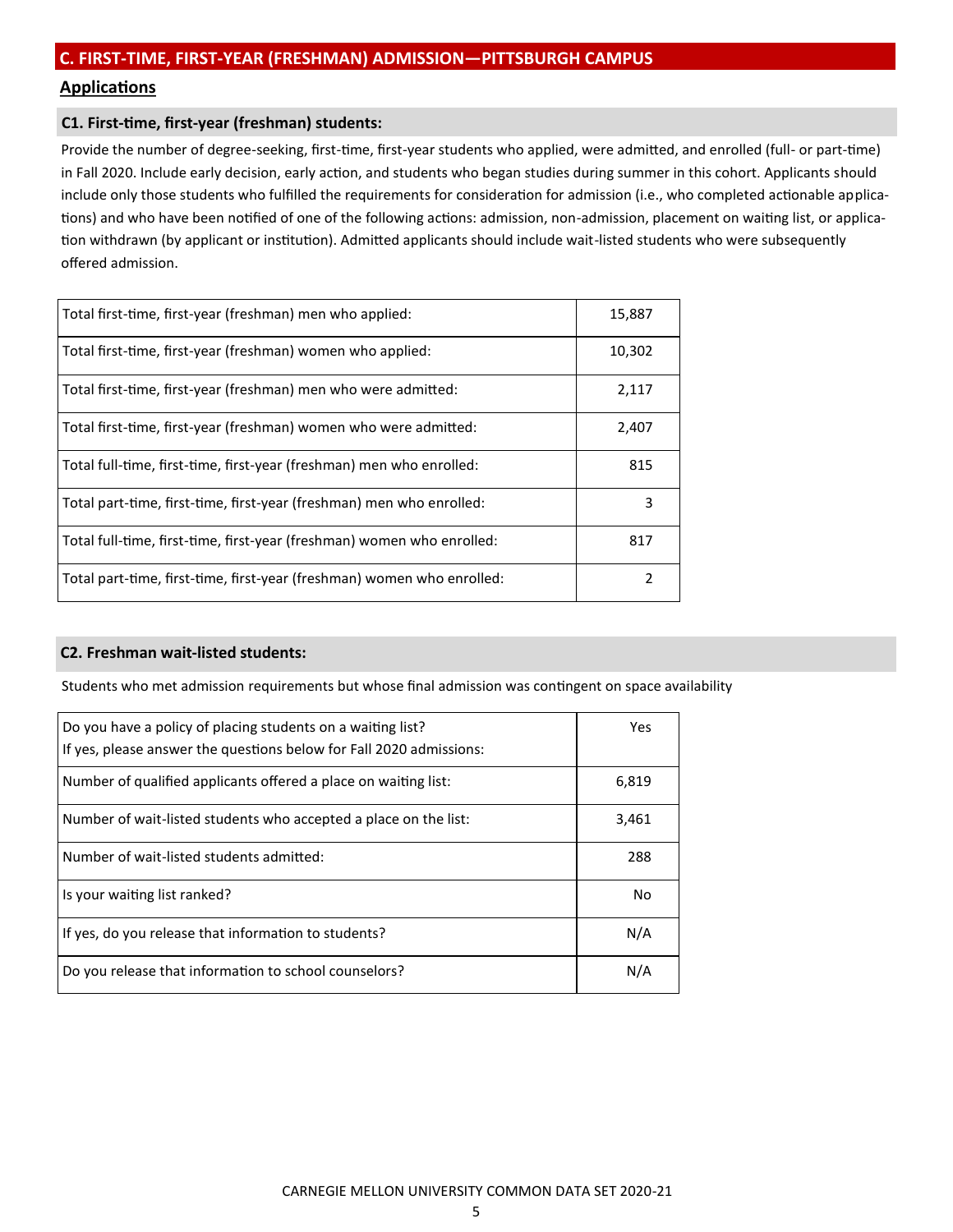## **Admission Requirements**

## **C3. High school completion requirement**

Identify your high school completion requirement for degree-seeking entering students:

## **High school diploma is required and GED is accepted**

# **C4. Does your institution require or recommend a general college-preparatory program for degree-seeking students? Require**

## **C5. Distribution of high school units required and/or recommended.**

Specify the distribution of academic high school course units required and/or recommended of all or most degree-seeking students using Carnegie units (one unit equals one year of study or its equivalent). If you use a different system for calculating units, please convert.

|                                  | <b>Units Required</b> | <b>Units Recommended</b> |
|----------------------------------|-----------------------|--------------------------|
| Total academic units*            |                       |                          |
| English                          | 4                     | 4                        |
| Mathematics                      | 4                     | 4                        |
| Science                          | 3                     | 3                        |
| Of these, units that must be lab |                       |                          |
| Foreign language                 | $\overline{2}$        | $\overline{2}$           |
| Social studies                   |                       |                          |
| History                          |                       |                          |
| Academic electives               | 3                     | 3                        |
| Computer science                 |                       |                          |
| Visual/Performing arts           |                       |                          |
| Other                            |                       |                          |

\*Average requirements stated above. Requirements vary by program—please reference the *Carnegie Mellon Application Instructions Booklet* on the CMU admissions website for program-specific requirements.

## **Basis for Selection**

**C6. Do you have an open admission policy, under which virtually all secondary school graduates or students with GED equivalency diplomas are admitted without regard to academic record, test scores, or other qualifications?**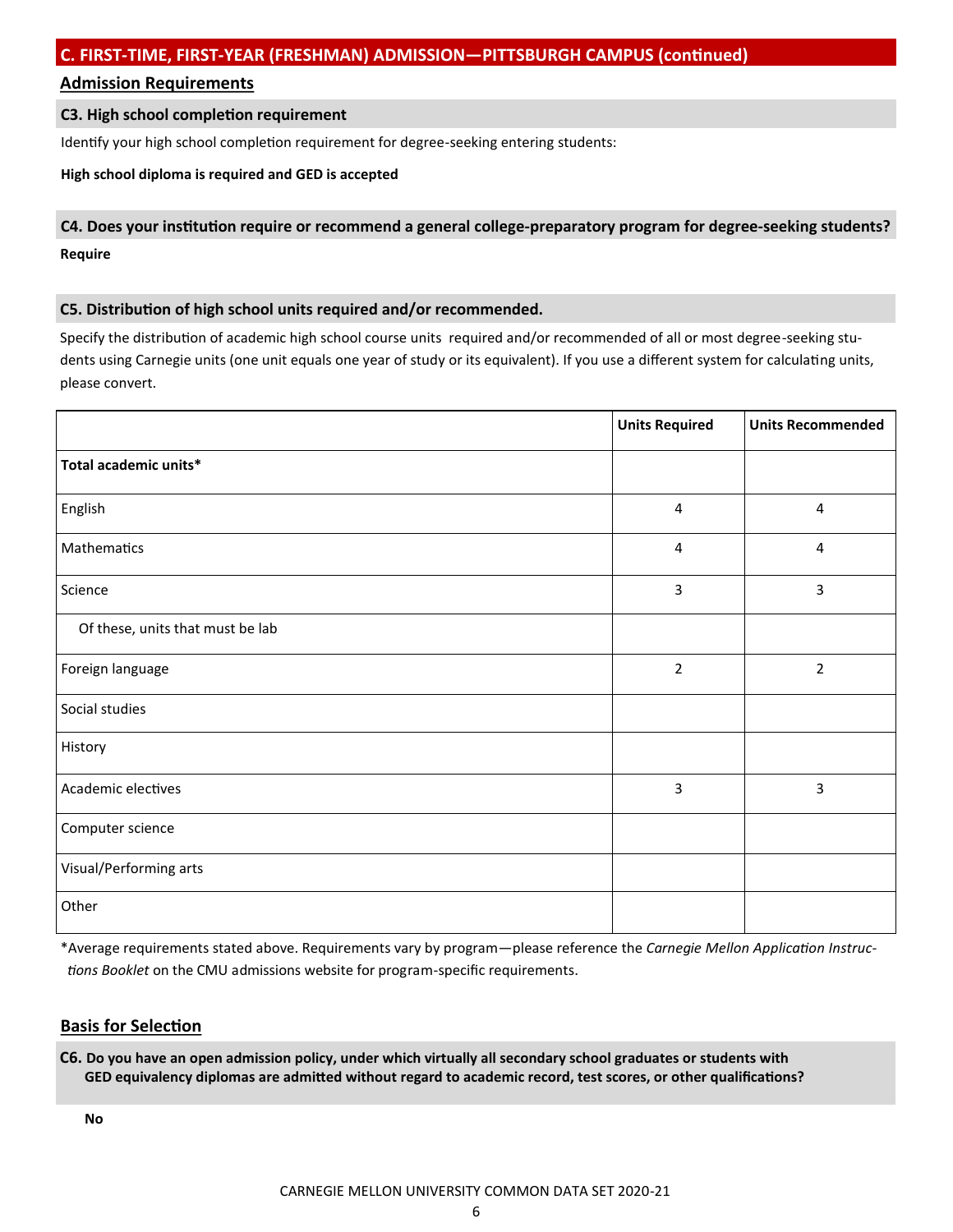# **C7. Relative importance of each of the following academic and nonacademic factors in your first-time, first-year, degree-seeking (freshmen) admission decisions.**

|                                   | <b>Very important</b>     | Important          | <b>Considered</b> | <b>Not considered</b> |
|-----------------------------------|---------------------------|--------------------|-------------------|-----------------------|
| <b>Academic</b>                   |                           |                    |                   |                       |
| Rigor of secondary school record  | $\pmb{\mathsf{X}}$        |                    |                   |                       |
| Class rank                        | $\boldsymbol{\mathsf{X}}$ |                    |                   |                       |
| Academic GPA                      | $\pmb{\times}$            |                    |                   |                       |
| Standardized test scores          |                           | X                  |                   |                       |
| Application essay                 |                           | $\mathsf{X}$       |                   |                       |
| Recommendation(s)                 |                           | $\pmb{\times}$     |                   |                       |
| Nonacademic                       |                           |                    |                   |                       |
| Interview                         |                           |                    |                   | $\mathsf{X}$          |
| <b>Extracurricular activities</b> | $\boldsymbol{\mathsf{X}}$ |                    |                   |                       |
| Talent/ability                    |                           | $\mathsf{X}$       |                   |                       |
| Character/personal qualities      |                           | $\pmb{\times}$     |                   |                       |
| First generation                  |                           | X                  |                   |                       |
| Alumni/ae relation                |                           | $\pmb{\times}$     |                   |                       |
| Geographical residence            |                           |                    |                   | $\pmb{\times}$        |
| State residency                   |                           |                    |                   | X                     |
| Religious affiliation/commitment  |                           |                    |                   | $\pmb{\times}$        |
| Racial/ethnic status              |                           | $\pmb{\mathsf{X}}$ |                   |                       |
| Volunteer work                    | $\pmb{\mathsf{X}}$        |                    |                   |                       |
| Work experience                   | $\pmb{\times}$            |                    |                   |                       |
| Level of applicant interest       |                           |                    |                   | $\pmb{\times}$        |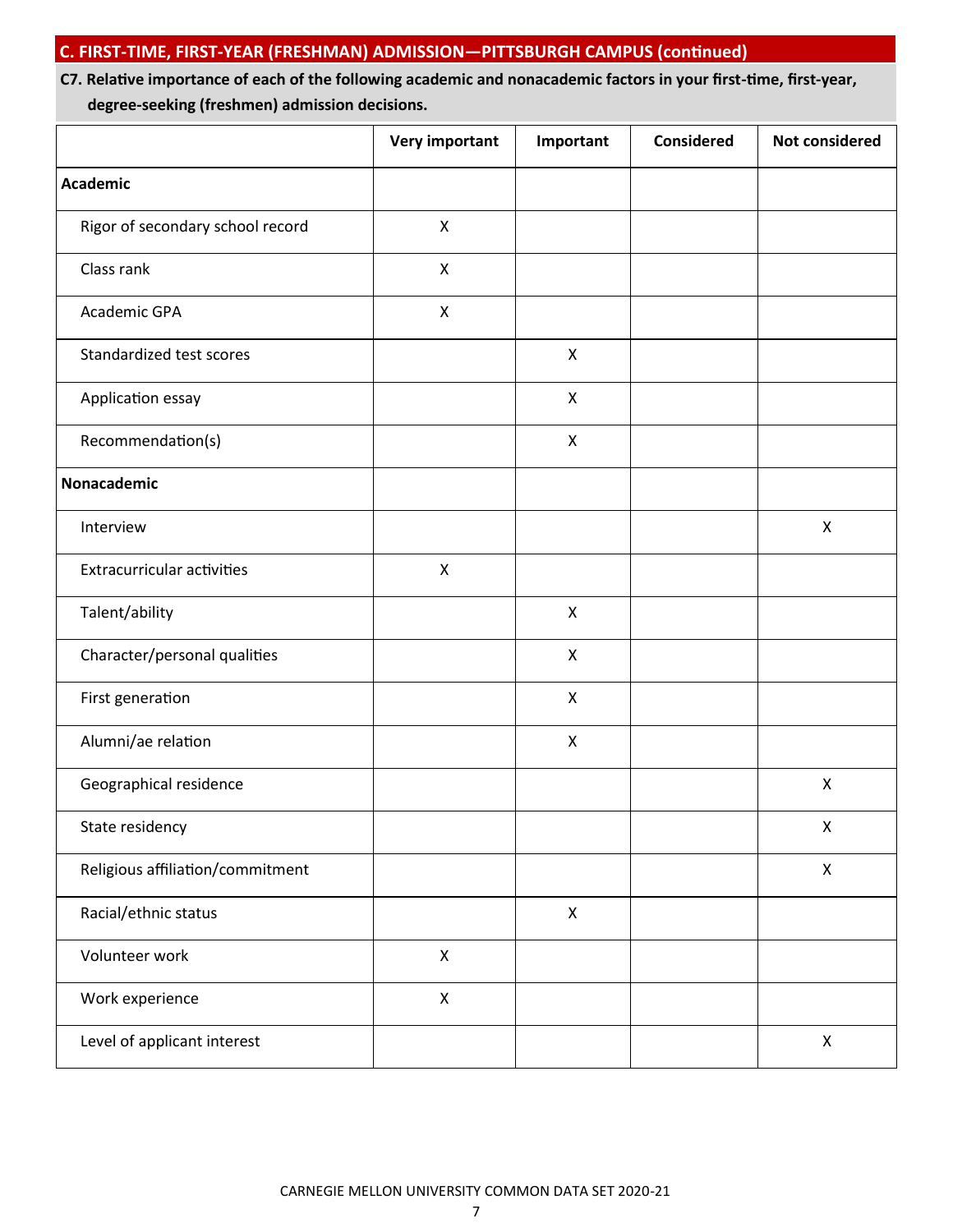# **C. FIRST-TIME, FIRST-YEAR (FRESHMAN) ADMISSION—PITTSBURGH CAMPUS (continued) SAT and ACT Policies**

#### **C8. Entrance exams**

A. Does your institution make use of SAT, ACT, or SAT Subject Test scores in **admission** decisions for first-time, first-year, degree seeking applicants? **Yes**

Reflect your institution's policies for use in admission for **Fall 2022**.

|                                  | Require | Recommend | Require<br>for Some | <b>Consider if</b><br>Submitted | Not used |
|----------------------------------|---------|-----------|---------------------|---------------------------------|----------|
| <b>SAT or ACT</b>                |         |           |                     | х                               |          |
| ACT only                         |         |           |                     |                                 |          |
| SAT only                         |         |           |                     |                                 |          |
| SAT and SAT subject tests or ACT |         |           |                     |                                 |          |
| <b>SAT Subject Tests</b>         |         |           |                     |                                 | Χ        |

- B. If your institution will make use of the SAT or ACT in admission decisions for first-time, first-year, degree-seeking applicants for **Fall 2022** please indicate which ONE of the following applies:
	- **ACT with or without Writing accepted**
	- **- SAT with or without Essay component accepted**
- C. Please indicate how your institution will use the SAT or ACT essay component:

|                                              | <b>SAT essay</b> | <b>ACT essay</b> |
|----------------------------------------------|------------------|------------------|
| For admission                                |                  |                  |
| For placement                                |                  |                  |
| For advising                                 |                  |                  |
| In place of an application essay             |                  |                  |
| As a validity check on the application essay |                  |                  |
| No college policy as of now                  |                  |                  |
| Not using essay component                    | Χ                | Λ                |

- D. In addition, does your institution use applicants' test scores for academic advising? **No**
- E. Latest date by which SAT or ACT scores must be received for fall-term admission: **December 1**

Latest date by which SAT Subject Test scores must be received for fall-term admission: **December 1**

- **F.** If necessary, use this space to clarify your test policies (e.g., if tests are recommended for some students, or if tests are not required of some students): **Due to the COVID-19 pandemic, SAT and ACT scores are currently completely optional. SAT Subject Tests are neither required nor recommended, and aren't considered in our admission process. (See https://admission.enrollment.cmu.edu/ for additional information.**
- G. Please indicate which tests your institution uses for placement (e.g., state tests):

| <b>SAT</b>        | $\cdots$ | AP                 |
|-------------------|----------|--------------------|
| <b>ACT</b>        |          | <b>CLEP</b>        |
| SAT subject tests |          | Institutional exam |

#### CARNEGIE MELLON UNIVERSITY COMMON DATA SET 2020-21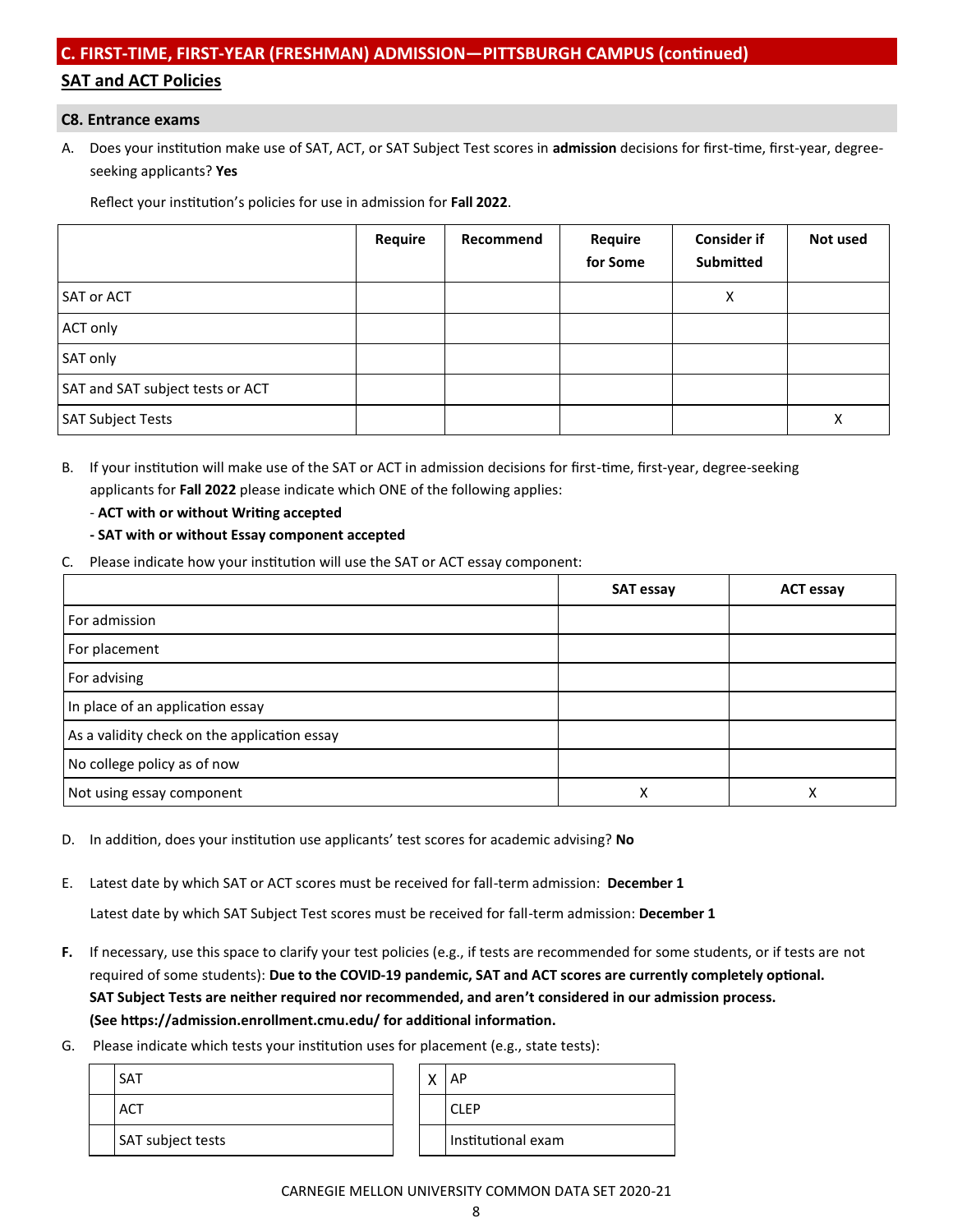## **Freshman Profile**

**C9. Percent and number of first-time, first-year (freshman) students enrolled in Fall 2020 who submitted national standardized (SAT/ACT) test scores. Include information for all enrolled, degree-seeking, first-time, first-year (freshman) students who submitted their test scores.**

|            | <b>Percent Submitting</b> | Number Submitting |
|------------|---------------------------|-------------------|
| <b>SAT</b> | 76.0%                     | 1,241             |
|            | 35.2%                     | 575               |

|                                        | 25th Percentile | <b>75th Percentile</b> |
|----------------------------------------|-----------------|------------------------|
| SAT Evidence-based Reading and Writing | 700             | 760                    |
| <b>SAT Math</b>                        | 760             | 800                    |
| <b>SAT Essay</b>                       |                 |                        |
| <b>ACT Composite</b>                   | 33              | 35                     |
| <b>ACT Math</b>                        | 33              | 36                     |
| <b>ACT English</b>                     | 33              | 35                     |
| <b>ACT Writing</b>                     |                 |                        |

*Question C9 is continued on the next page*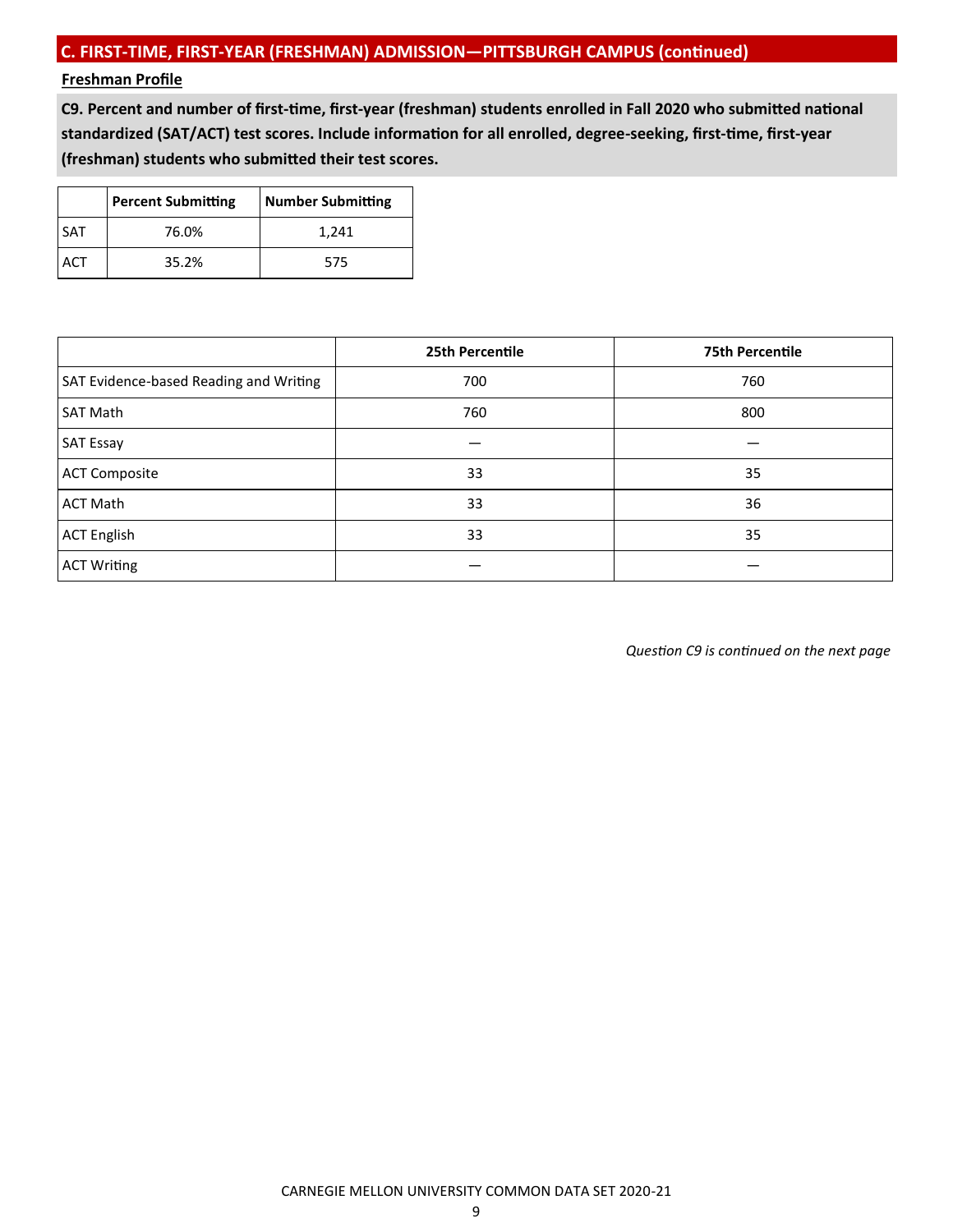## **Freshman Profile**

**C9 (continued). Percent and number of first-time, first-year (freshman) students enrolled in Fall 2019 who submitted national standardized (SAT/ACT) test scores. Include information for all enrolled, degree-seeking, first-time, firstyear (freshman) students who submitted their test scores.**

Percent of first-time, first-year (freshman) students with scores in each range:

|           | <b>SAT Composite</b> |  |
|-----------|----------------------|--|
| 1400-1600 | 88.5%                |  |
| 1200-1399 | 10.2%                |  |
| 1000-1199 | 1.3%                 |  |
| 800-999   | 0.1%                 |  |
| 600-799   | 0.0%                 |  |
| 400-599   | 0.0%                 |  |
|           |                      |  |

|         | <b>SAT Evidence-based Reading</b><br>and Writing | <b>SAT Math</b> | <b>SAT Writing</b> |
|---------|--------------------------------------------------|-----------------|--------------------|
| 700-800 | 76.8%                                            | 90.5%           |                    |
| 600-699 | 21.8%                                            | 7.6%            |                    |
| 500-599 | 1.4%                                             | 1.9%            |                    |
| 400-499 | 0.1%                                             | 0.1%            |                    |
| 300-399 | 0.0%                                             | $0.0\%$         |                    |
| 200-299 | 0.0%                                             | 0.0%            |                    |
|         |                                                  |                 |                    |

|           | <b>ACT Composite</b> | <b>ACT English</b> | <b>ACT Math</b> |
|-----------|----------------------|--------------------|-----------------|
| 30-36     | 95.0%                | 94.8%              | 87.7%           |
| 24-29     | 4.9%                 | 4.9%               | 11.1%           |
| 18-23     | 0.2%                 | 0.4%               | 1.2%            |
| $12 - 17$ | 0.0%                 | 0.0%               | 0.0%            |
| $6 - 11$  | 0.0%                 | 0.0%               | 0.0%            |
| Below 6   | 0.0%                 | 0.0%               | 0.0%            |
|           |                      |                    |                 |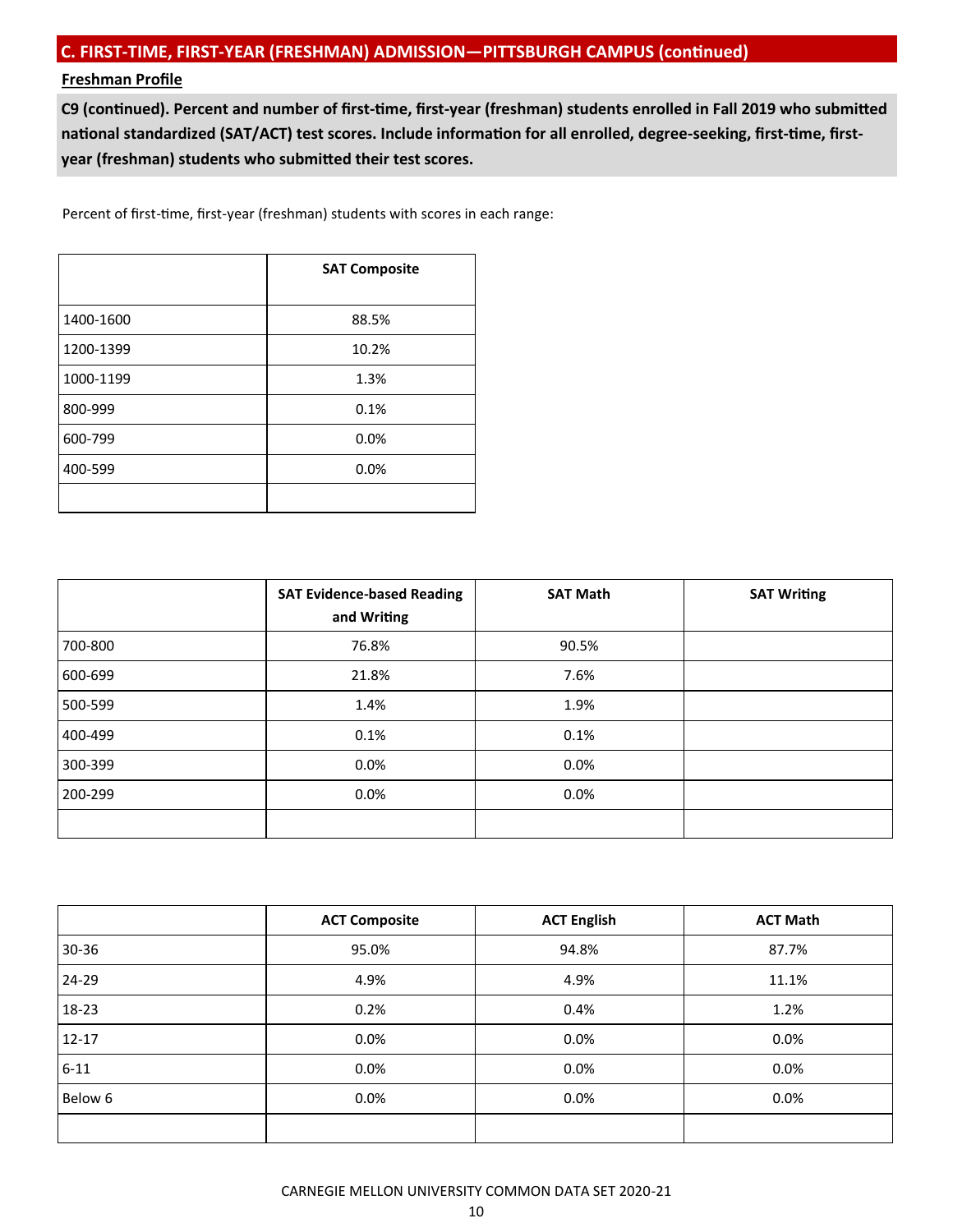**C10. Percent of all degree-seeking, first-time, first-year (freshman) students who had high school class rank within each of the following ranges (report information for those students from whom you collected high school rank information).**

| Percent in top tenth of high school graduating class                                                 | 88.5% |
|------------------------------------------------------------------------------------------------------|-------|
| Percent in top quarter of high school graduating class                                               | 99.7% |
| Percent in top half of high school graduating class                                                  | 99.7% |
| Percent in bottom half of high school graduating class                                               | 0.3%  |
| Percent in bottom quarter of high school graduating class                                            | 0.1%  |
| Percent of total first-time, first-year (freshman) students who submitted<br>high school class rank: | 45.5% |

Top half + bottom half =  $100\%$ 

**C11. Percentage of all enrolled, degree-seeking, first-time, first-year (freshman) students who had high school grade point averages within each of the following ranges (using 4.0 scale). Report information only for those students from whom you collected high school GPA.**

| Percent who had GPA of 4.0                   | 32.2% |
|----------------------------------------------|-------|
| Percent who had GPA of between 3.75 and 3.99 | 45.0% |
| Percent who had GPA between 3.50 and 3.74    | 16.8% |
| Percent who had GPA between 3.25 and 3.49    | 4.4%  |
| Percent who had GPA between 3.00 and 3.24    | 1.1%  |
| Percent who had GPA between 2.50 and 2.99    | 0.4%  |
| Percent who had GPA between 2.0 and 2.49     | 0.1%  |
| Percent who had GPA between 1.0 and 1.99     | 0%    |
| Percent who had GPA below 1.0                | 0%    |

## **C12. High school GPA of all degree-seeking, first-time, first-year (freshman) students:**

| Average high school GPA of all degree-seeking, first-time, first-year (freshman) students who submitted GPA | 3.85 |
|-------------------------------------------------------------------------------------------------------------|------|
| Percent of total first-time, first-year (freshman) students who submitted high school GPA:                  | 100% |

## **Admission Policies**

# **C13. Application fee** Does your institution have an application fee? **Yes** Amount of application fee: **\$75** Can it be waived for applicants with financial need? **Yes** If you have an application fee and an on-line application option, please indicate policy for students who apply online: **Same fee** Can on-line application fee be waived for applicants with financial need? **Yes**

CARNEGIE MELLON UNIVERSITY COMMON DATA SET 2020-21